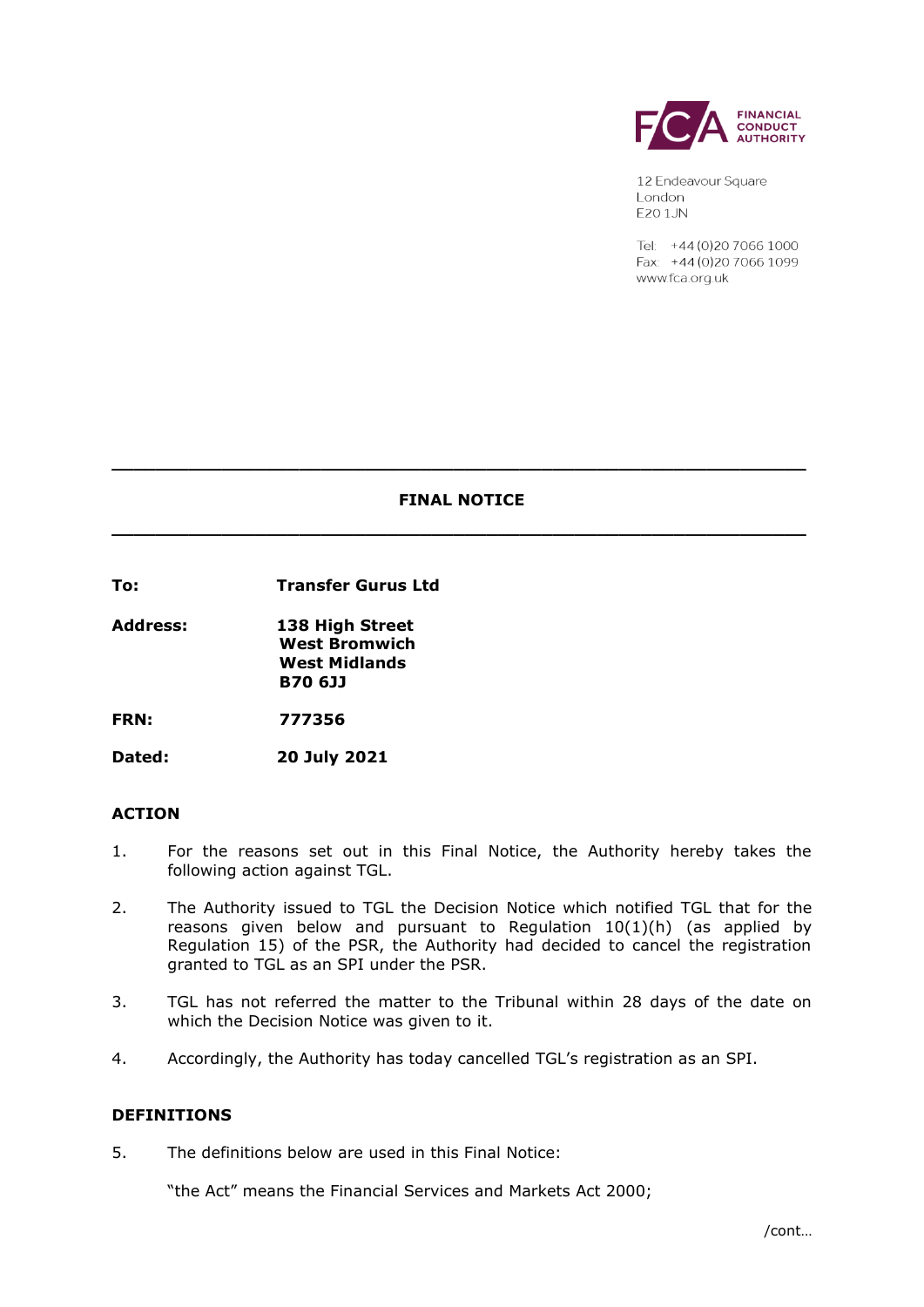"the Authority" means the Financial Conduct Authority;

"TGL" means Transfer Gurus Ltd (which was registered by the Authority on 15 May 2018as an SPI);

"the Decision Notice" means the Decision Notice issued by the Authority to TGL dated 6 May 2021;

"the Overdue Balance" means the amount owed by TGL to the Authority comprising an invoice dated 2 August 2019 for £250 for an administrative fee (for non-submission of a regulatory return) which was due for payment by 1 September 2019; and an invoice dated 6 August 2019 for £570 for regulatory fees and levies which was due for payment by 5 September 2019;

"the PSR" means the Payment Services Regulations 2017;

"SPI" means Small Payment Institution;

"the Tribunal" means the Upper Tribunal (Tax and Chancery Chamber); and

"the Warning Notice" means the Warning Notice issued by the Authority to TGL dated 14 April 2021.

#### **REASONS FOR THE ACTION**

- 6. TGL has failed to pay the Overdue Balance and to respond adequately to repeated Authority requests that it pay the Overdue Balance.
- 7. These failings lead the Authority to conclude that TGL has failed to demonstrate a readiness and willingness to comply with its ongoing regulatory obligations which include dealing with the Authority in an open and co-operative way. It is therefore desirable to cancel TGL's registration as an SPI in order to protect the interests of consumers, in accordance with Regulation 10(1)(h) of the PSR (as applied by Regulation 15 of the PSR).

#### **DECISION MAKER**

8. The decision which gave rise to the obligation to give this Final Notice was made by the Regulatory Decisions Committee.

#### **IMPORTANT**

9. This Final Notice is given to TGL in accordance with the Act (as applied by paragraph 7(c) of Part 1 of Schedule 5 of the PSR).

#### **Publicity**

- 10. Sections 391(4), 391(6) and 391(7) of the Act (as applied by paragraph 7(c) of Part 1 of Schedule 5 of the PSR) apply to the publication of information about the matter to which this Final Notice relates. Under those provisions, the Authority must publish such information about the matter to which this Final Notice relates as the Authority considers appropriate. The information may be published in such manner as the Authority considers appropriate. However, the Authority may not publish information if such publication would, in the opinion of the Authority, be unfair to TGL or prejudicial to the interests of consumers.
- 11. The Authority intends to publish such information about the matter to which this Final Notice relates as it considers appropriate.